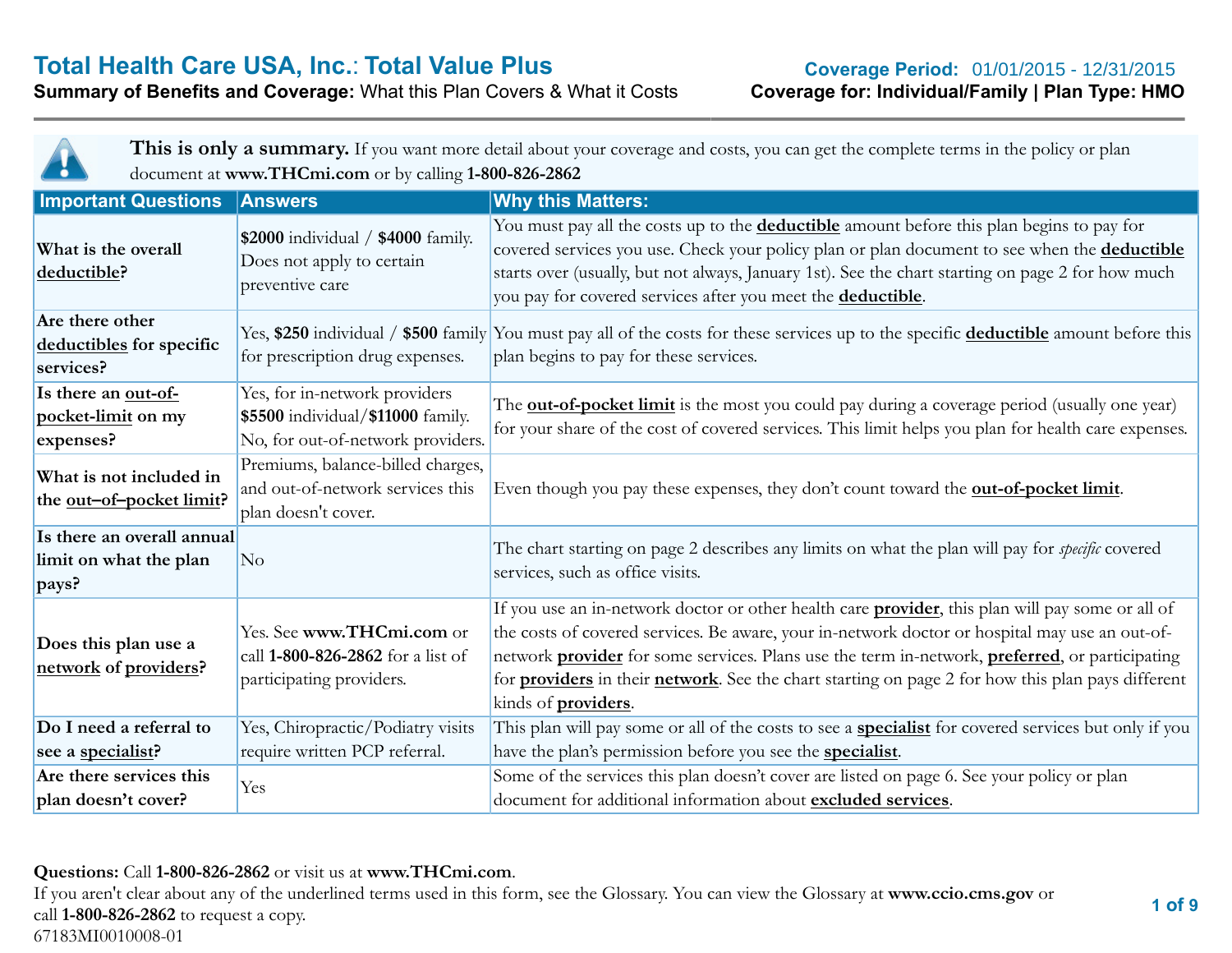## **Total Health Care USA, Inc.: Total Value Plus**

**Summary of Benefits and Coverage:** What this Plan Covers & What it Costs **Coverage for: Individual/Family | Plan Type: HMO Coverage Period: 01/01/2015 - 12/31/2015** 

- - **Copayments** are fixed dollar amounts (for example, \$15) you pay for covered health care, usually when you receive the service
		- **Coinsurance** is *your* share of the costs of a covered service, calculated as a percent of the **allowed amount** for the service. For example, if the plan's **allowed amount** for an overnight hospital stay is \$1,000, your **coinsurance** payment of 20% would be \$200. This may change if you haven't met your **deductible**.
		- The amount the plan pays for covered services is based on the **allowed amount**. If an out-of-network **provider** charges more than the **allowed amount** you may have to pay the difference. For example, if an out-of-network hospital charges \$1,500 for an overnight stay and the **allowed amount** is \$1,000, you may have to pay the \$500 difference. (This is called **balance billing**).
		- This plan may encourage you to use in-network **providers** by charging you lower **deductibles**, **copayments**, and **coinsurance** amounts.

| <b>Common Medical</b><br><b>Event</b>                        | <b>Services You May Need</b>                     | <b>Your Cost If</b><br>You Use an In- | Your Cost If You<br>Use an Out-of-<br>network Provider network Provider | <b>Limitations &amp; Exceptions</b>                                   |
|--------------------------------------------------------------|--------------------------------------------------|---------------------------------------|-------------------------------------------------------------------------|-----------------------------------------------------------------------|
|                                                              | Primary care visit to treat an injury or illness | 20% Coinsurance<br>after deductible   | Not covered                                                             | $---None---$                                                          |
| If you visit a health<br>care provider's office<br>or clinic | Specialist visit                                 | 20% Coinsurance<br>after deductible   | Not covered                                                             | $---None---$                                                          |
|                                                              | Other practitioner office visit                  | 20% Coinsurance<br>after deductible   | Not covered                                                             | $---None---$                                                          |
|                                                              | Preventive care/screening/immunization           | No Charge                             | Not covered                                                             | $---None---$                                                          |
| If you have a test                                           | Diagnostic test (x-ray, blood work)              | 20% Coinsurance<br>after deductible   | Not covered                                                             | Test performed in a outpatient hospital are<br>subject to deductible. |
|                                                              | Imaging (CT/PET scans, MRIs)                     | 20% Coinsurance<br>after deductible   | Not covered                                                             | Written PCP referral required                                         |

#### **Questions:** Call **1-800-826-2862** or visit us at **www.THCmi.com**.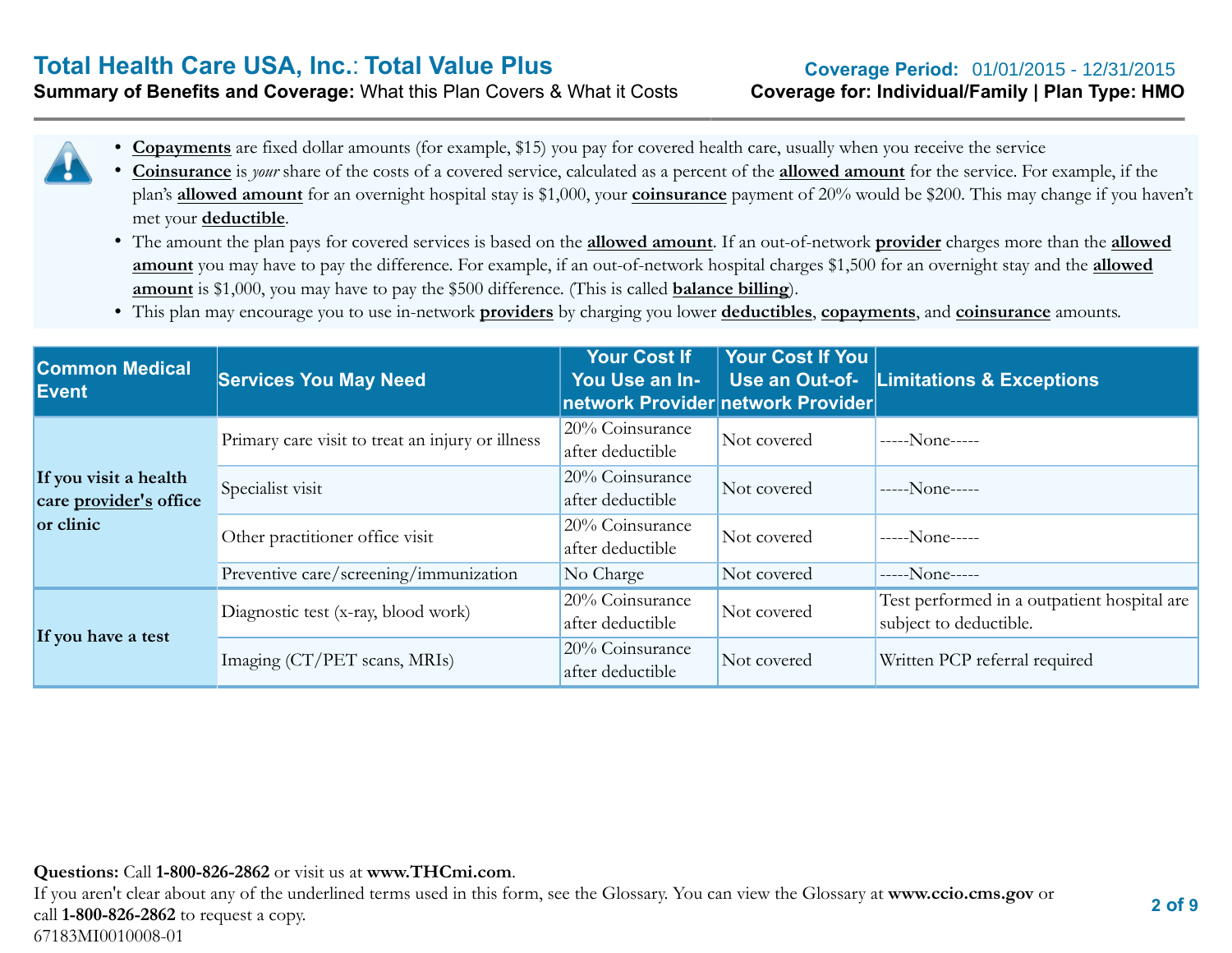# **Total Health Care USA, Inc.: Total Value Plus**<br> **Summary of Benefits and Coverage:** What this Plan Covers & What it Costs **Coverage for: Individual/Family | Plan Type: HMO**

**Summary of Benefits and Coverage: What this Plan Covers & What it Costs** 

#### Coverage Period: 01/01/2015 - 12/31/2015

| <b>Common Medical</b><br>Event                | <b>Services You May Need</b>                   | <b>Your Cost If</b><br>You Use an In- | <b>Your Cost If You</b><br>Use an Out-of-<br>network Provider network Provider | <b>Limitations &amp; Exceptions</b>                                     |
|-----------------------------------------------|------------------------------------------------|---------------------------------------|--------------------------------------------------------------------------------|-------------------------------------------------------------------------|
| If you need drugs to<br>treat your illness or | Generic drugs                                  | 20% Coinsurance<br>after deductible   | Not covered                                                                    | Retail Prescription: up to 30 day supply.<br>Mail Order: 90 day supply. |
| condition<br>More information about           | Preferred brand drugs                          | 20% Coinsurance<br>after deductible   | Not covered                                                                    | Retail Prescription: up to 30 day supply.<br>Mail Order: 90 day supply. |
| prescription drug<br>coverage is available    | Non-preferred brand drugs                      | 20% Coinsurance<br>after deductible   | Not covered                                                                    | Retail Prescription: up to 30 day supply.<br>Mail Order: 90 day supply. |
| at www.THCmi.com/<br>pharmacy.                | Specialty drugs                                | 20% Coinsurance<br>after deductible   | Not covered                                                                    | Retail Prescription: up to 30 day supply.                               |
| If you have outpatient                        | Facility fee (e.g., ambulatory surgery center) | 20% Coinsurance<br>after deductible   | Not covered                                                                    | Written PCP referral required.                                          |
| surgery                                       | Physician/surgeon fees                         | 20% Coinsurance<br>after deductible   | Not covered                                                                    | Written PCP referral required.                                          |
|                                               | Emergency room services                        | 20% Coinsurance<br>after deductible   | 20% Coinsurance<br>after deductible                                            | Waived if admitted directly to the hospital<br>from the emergency room  |
| If you need immediate<br>medical attention    | Emergency medical transportation               | 20% Coinsurance<br>after deductible   | 20% Coinsurance<br>after deductible                                            | -----None-----                                                          |
|                                               | Urgent care                                    | 20% Coinsurance<br>after deductible   | Not covered                                                                    | -----None-----                                                          |
| If you have a hospital<br>stay                | Facility fee (e.g., hospital room)             | 20% Coinsurance<br>after deductible   | Not covered                                                                    | Prior approval by the Plan required.                                    |
|                                               | Physician/surgeon fee                          | 20% Coinsurance<br>after deductible   | Not covered                                                                    | Prior approval by the Plan required.                                    |

#### **Questions:** Call **1-800-826-2862** or visit us at **www.THCmi.com**.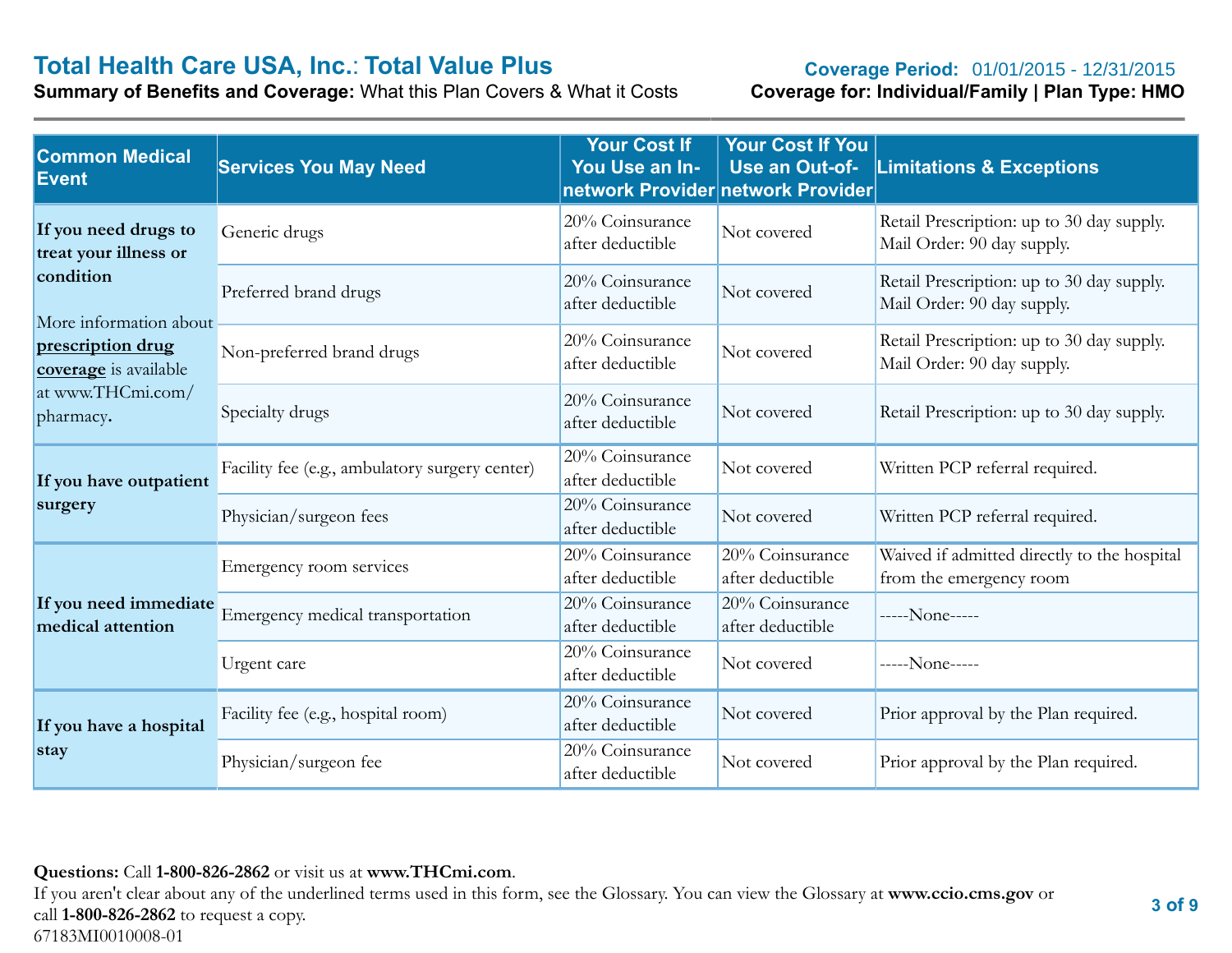# **Total Health Care USA, Inc.: Total Value Plus**<br> **Summary of Benefits and Coverage:** What this Plan Covers & What it Costs **Coverage for: Individual/Family | Plan Type: HMO**

**Summary of Benefits and Coverage: What this Plan Covers & What it Costs** 

#### **Coverage Period: 01/01/2015 - 12/31/2015**

| <b>Common Medical</b><br><b>Event</b>    | <b>Services You May Need</b>                 | <b>Your Cost If</b><br>You Use an In-<br>network Provider network Provider | <b>Your Cost If You</b><br>Use an Out-of- | <b>Limitations &amp; Exceptions</b>  |
|------------------------------------------|----------------------------------------------|----------------------------------------------------------------------------|-------------------------------------------|--------------------------------------|
|                                          | Mental/Behavioral health outpatient services | 20% Coinsurance<br>after deductible                                        | Not covered                               | $---None---$                         |
| If you have mental<br>health, behavioral | Mental/Behavioral health inpatient services  | 20% Coinsurance<br>after deductible                                        | Not covered                               | Prior approval by the Plan required. |
| health, or substance<br>abuse needs      | Substance use disorder outpatient services   | 20% Coinsurance<br>after deductible                                        | Not covered                               | $---None---$                         |
|                                          | Substance use disorder inpatient services    | 20% Coinsurance<br>after deductible                                        | Not covered                               | Prior approval by the Plan required. |
| If you are pregnant                      | Prenatal and postnatal care                  | 20% Coinsurance<br>after deductible                                        | Not covered                               | $---None---$                         |
|                                          | Delivery and all inpatient services          | 20% Coinsurance<br>after deductible                                        | Not covered                               | Prior approval by the Plan required. |

**Questions:** Call **1-800-826-2862** or visit us at **www.THCmi.com**.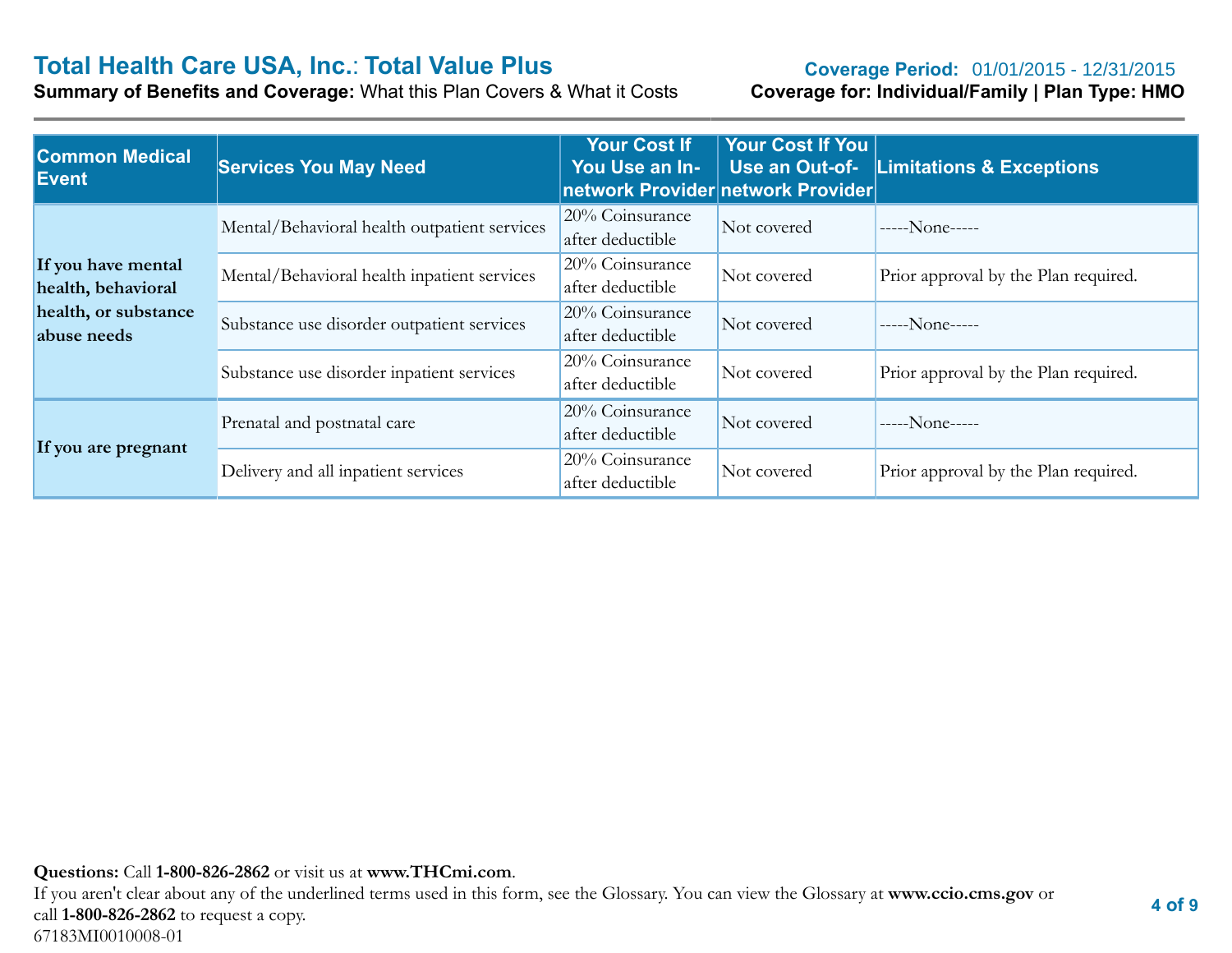# **Total Health Care USA, Inc.: Total Value Plus**<br> **Summary of Benefits and Coverage:** What this Plan Covers & What it Costs **Coverage for: Individual/Family | Plan Type: HMO**

**Summary of Benefits and Coverage: What this Plan Covers & What it Costs** 

#### **Coverage Period: 01/01/2015 - 12/31/2015**

| <b>Common Medical</b><br><b>Event</b>      | <b>Services You May Need</b> | <b>Your Cost If</b><br>You Use an In-<br>network Provider network Provider | <b>Your Cost If You</b><br>Use an Out-of- | <b>Limitations &amp; Exceptions</b>                                                                                                                                                                                                          |
|--------------------------------------------|------------------------------|----------------------------------------------------------------------------|-------------------------------------------|----------------------------------------------------------------------------------------------------------------------------------------------------------------------------------------------------------------------------------------------|
| If you need help                           | Home health care             | 20% Coinsurance<br>after deductible                                        | Not covered                               | Prior approval by the Plan required. Home<br>healthcare & Hospice care services -<br>combined 45 days per year.                                                                                                                              |
|                                            | Rehabilitation services      | 20% Coinsurance<br>after deductible                                        | Not covered                               | Prior approval required. Physical<br>& Occupational therapy (including<br>Osteopathic & Chiropractic Manipulation)<br>- combined 30 visits/year. Speech Therapy<br>- 30 visits/year. Cardiac & Pulmonary<br>Rehab - combined 30 visits/year. |
| recovering or have<br>other special health | Habilitation services        | 20% Coinsurance<br>after deductible                                        | Not covered                               | Prior approval by the Plan required.                                                                                                                                                                                                         |
| needs                                      | Skilled nursing care         | 20% Coinsurance<br>after deductible                                        | Not covered                               | Prior approval by the Plan required.<br>Services received in a skilled nursing care,<br>sub acute, inpatient rehab care or hospice<br>care facility - combined 45 days/year.                                                                 |
|                                            | Durable medical equipment    | No Charge                                                                  | Not covered                               | -----None-----                                                                                                                                                                                                                               |
|                                            | Hospice service              | 20% Coinsurance<br>after deductible                                        | Not covered                               | Prior approval by the Plan required. Home<br>healthcare & Hospice care services -<br>combined 45 days/year.                                                                                                                                  |
|                                            | Eye exam                     | No Charge                                                                  | Not covered                               | Limit to 1 exam per year                                                                                                                                                                                                                     |
| If your child needs<br>dental or eye care  | Glasses                      | 100% on selected<br>lenses and frames                                      | Not covered                               | Limit 1 pair per year up to age 18. Limit 1<br>pair every 2 years adults 18 & over.                                                                                                                                                          |
|                                            | Dental check-up              | Not covered                                                                | Not covered                               | Not covered.                                                                                                                                                                                                                                 |

#### **Questions:** Call **1-800-826-2862** or visit us at **www.THCmi.com**.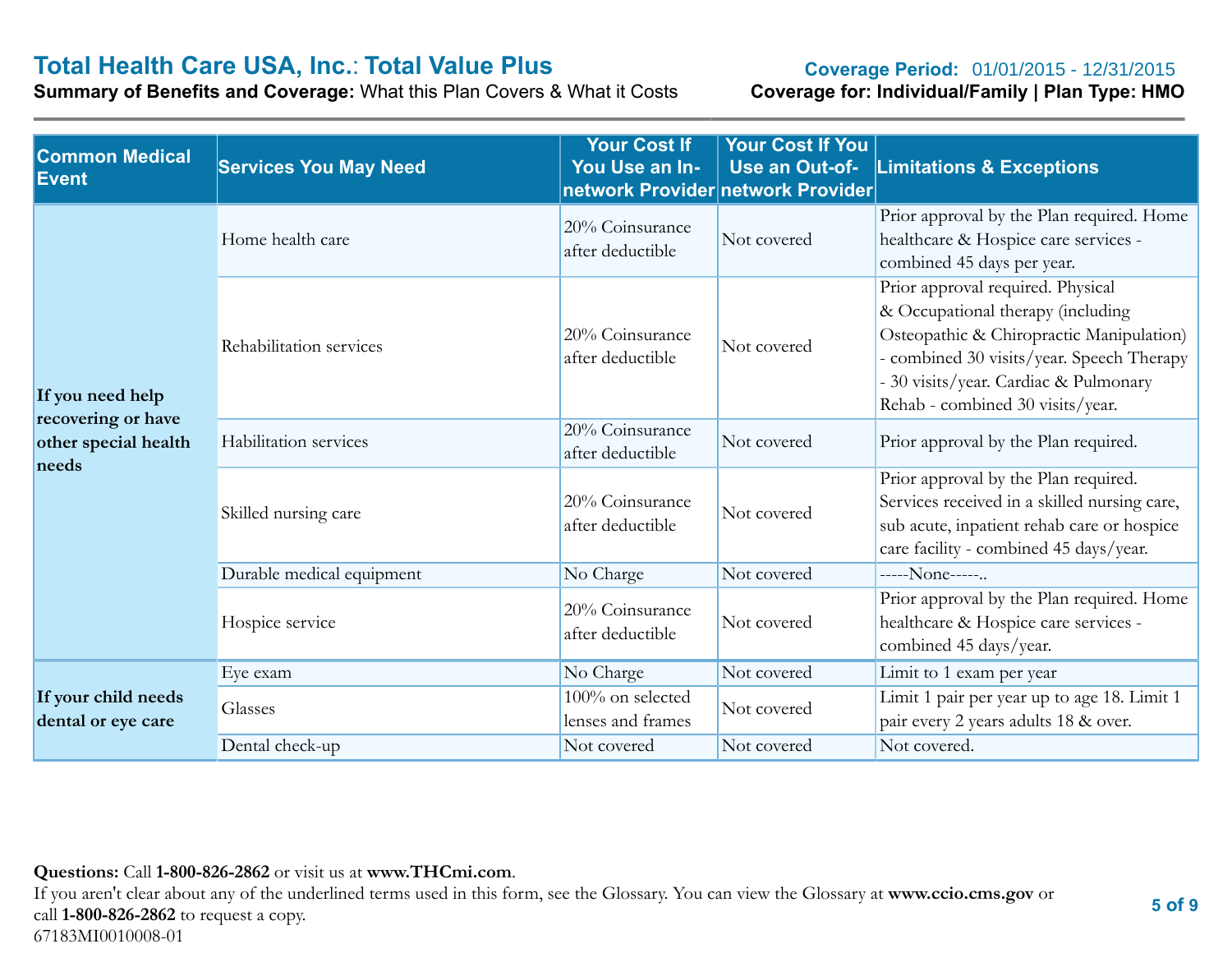**Summary of Benefits and Coverage:** What this Plan Covers & What it Costs **Coverage for: Individual/Family | Plan Type: HMO**

#### **Excluded Services & Other Covered Services**

| Services Your Plan Does Not Cover (This isn't a complete list. Check your policy or plan document for other excluded services.) |                          |                                                 |  |
|---------------------------------------------------------------------------------------------------------------------------------|--------------------------|-------------------------------------------------|--|
| • Acupuncture                                                                                                                   | • Cosmetic surgery       | • Dental care (Adult)                           |  |
| • Infertility treatment                                                                                                         | $\bullet$ Long-term care | • Non-emergency care when traveling outside the |  |
| • Private-duty nursing                                                                                                          | • Routine foot care      |                                                 |  |
|                                                                                                                                 |                          |                                                 |  |

#### **Other Covered Services (This isn't a complete list. Check your policy or plan document for other covered services and your costs for these services.)**

• Bariatric surgery

• Routine eye care (Adult)

<span id="page-5-0"></span>• Chiropractic care

• Weight loss programs

• Hearing aids

#### **Your Rights to Continue Coverage**

Federal and State laws may provide protections that allow you to keep this health insurance coverage as long as you pay your **premium**. There are exceptions, however, such as if:

- You commit fraud
- The insurer stops offering services in the State
- You move outside the coverage area

For more information on your rights to continue coverage, contact the insurer at 1-800-826-2862. You may also contact your state insurance department at Department of Insurance and Financial Services, PO Box 30220 Lansing, MI 48909-7720 877-999-6442.

### **Your Grievance and Appeals Rights:**

If you have a complaint or are dissatisfied with a denial of coverage for claims under your plan, you may be able to **appeal** or file a **grievance**. For questions about your rights, this notice, or assistance, you can contact: Department of Insurance and Financial Services, PO Box 30220 Lansing, MI48909-7720 877-999-6442.

1-800-826-2862.

#### **Questions:** Call **1-800-826-2862** or visit us at **www.THCmi.com**.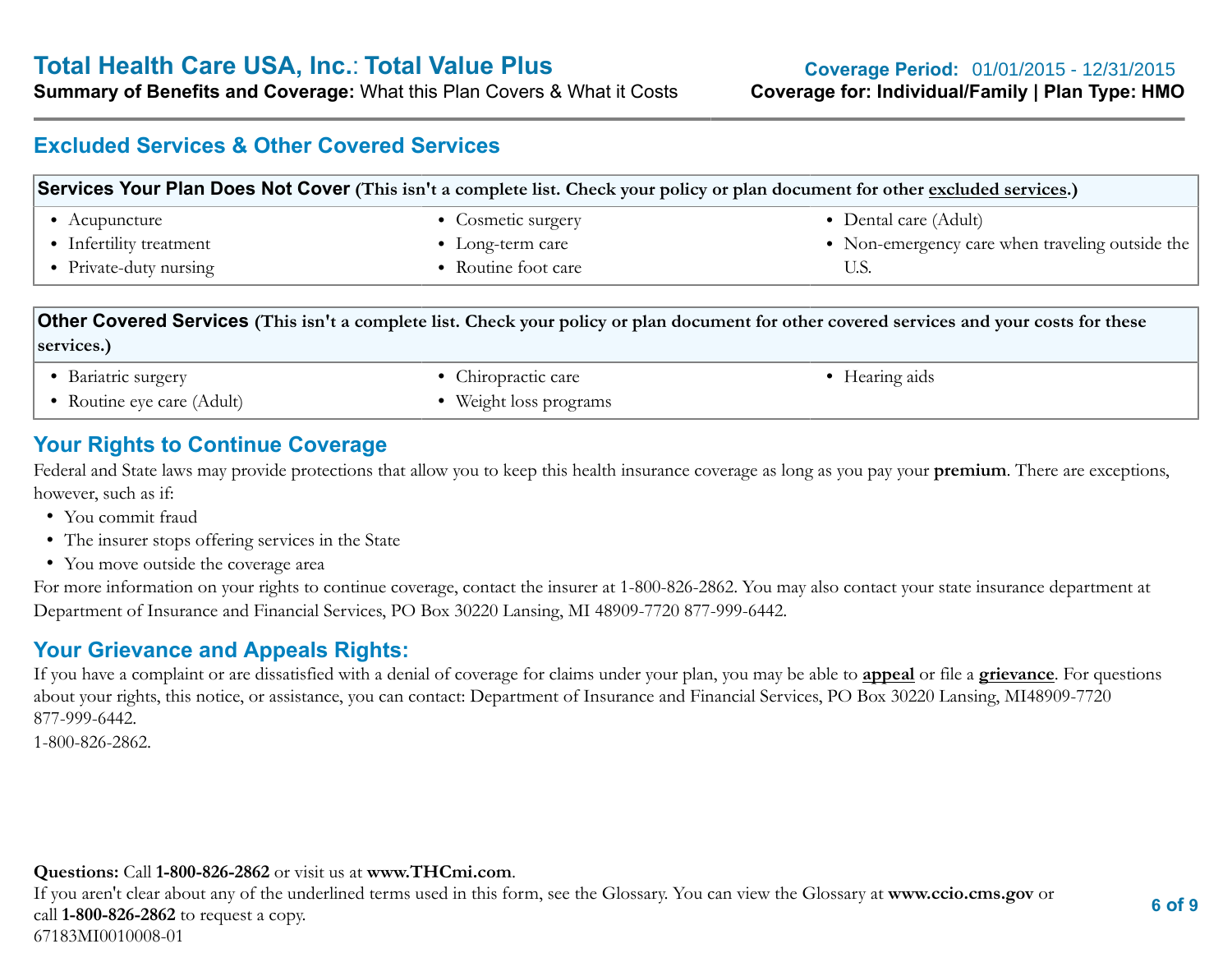#### **Does this Coverage Provide Minimum Essential Coverage?**

The Affordable Care Act requires most people to have health care coverage that qualifies as "minimum essential coverage." **This plan or policy does provide minimum essential coverage.**

#### **Does this Coverage Meet the Minimum Value Standard?**

The Affordable Care Act establishes a minimum value standard of benefits of a health plan. The minimum value standard is 60% (actuarial value). **This health coverage does meet the minimum value standard for the benefits it provides.**

#### **Language Access Services:**

Spanish (Español): Para obtener asistencia en Español, llame al 1-800-826-2862

*To see examples of how this plan might cover costs for a sample medical situation, see the next page.*

**Questions:** Call **1-800-826-2862** or visit us at **www.THCmi.com**. If you aren't clear about any of the underlined terms used in this form, see the Glossary. You can view the Glossary at **www.ccio.cms.gov** or call **1-800-826-2862** to request a copy. 67183MI0010008-01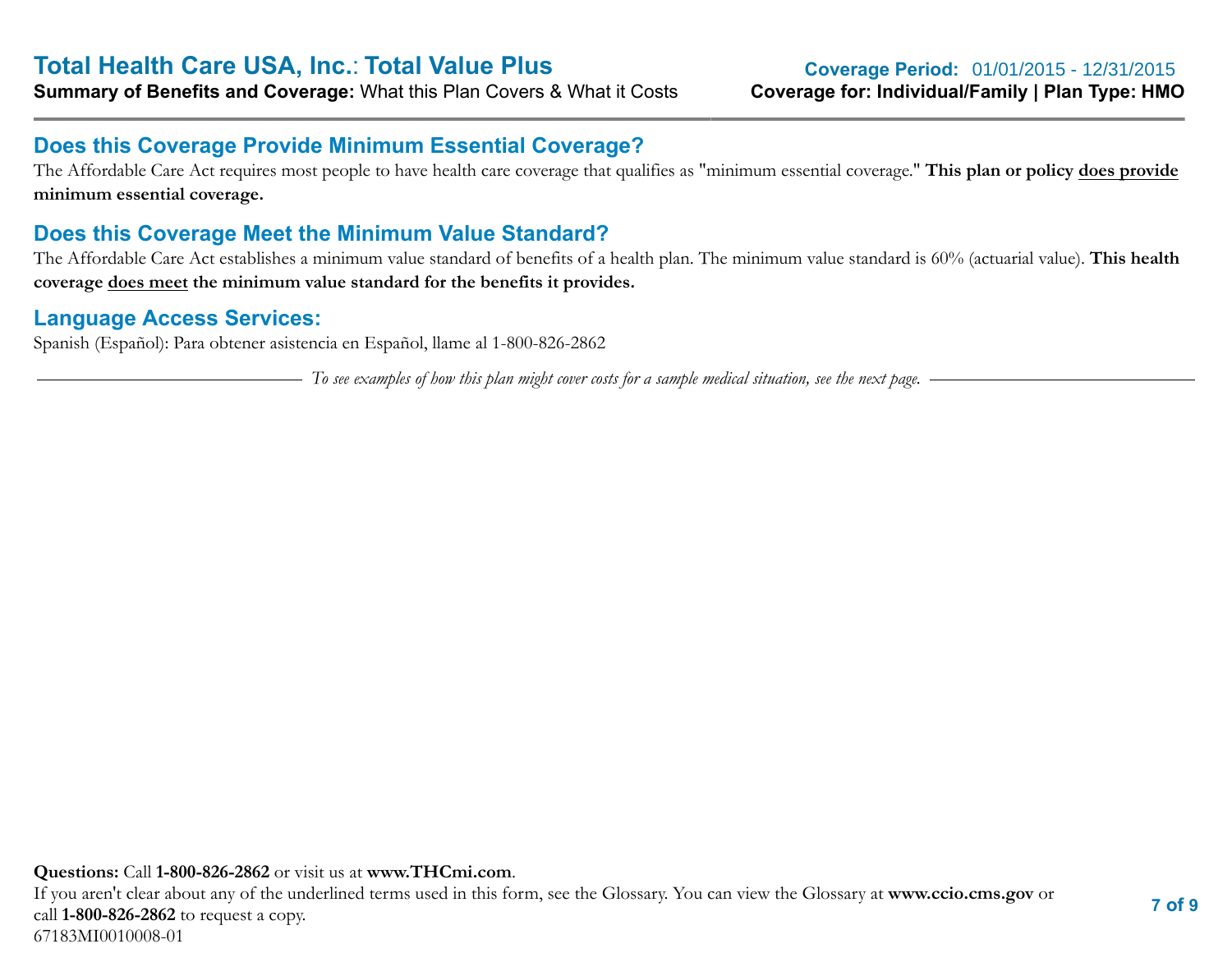### **About these Coverage Examples:**

These examples show how this plan might cover medical care in given situations. Use these examples to see, in general, how much financial protection a sample patient might get if they are covered under different plans.



**This is not a cost estimator.**

Don't use these examples to estimate your actual costs under this plan. The actual care you receive will be different from these examples, and the cost of that care will also be different.

See the next page for important information about these examples.

| <b>Having a baby</b> |  |
|----------------------|--|
| (normal delivery)    |  |

- **Amount owed to providers:** \$7,540
- **Plan pays** \$4,470
- **Patient pays** \$3,070

#### **Sample care costs:**

| Total                      | \$7,540 |
|----------------------------|---------|
| Vaccines, other preventive | \$40    |
| Radiology                  | \$200   |
| Prescriptions              | \$200   |
| Laboratory tests           | \$500   |
| Anesthesia                 | \$900   |
| Hospital charges (baby)    | \$900   |
| Routine obstetric care     | \$2,100 |
| Hospital charges (mother)  | \$2,700 |

#### **Patient pays**

| Deductibles          | \$2,000 |
|----------------------|---------|
| Copays               | $\$0$   |
| Coinsurance          | \$920   |
| Limits or exclusions | \$150   |
| Total                | \$3,070 |

#### **Managing type 2 diabetes** (routine maintenance of a

well-controlled condition)

- **Amount owed to providers:** \$5,400
- **Plan pays** \$2,950
- **Patient pays** \$2,450

#### **Sample care costs:**

| Prescriptions                       | \$2,900 |
|-------------------------------------|---------|
| Medical Equipment and Supplies      | \$1,300 |
| <b>Office Visits and Procedures</b> | \$700   |
| Education                           | \$300   |
| Laboratory tests                    | \$100   |
| Vaccines, other preventive          | \$100   |
| Total                               | \$5,400 |

#### **Patient pays**

| Deductibles          | \$2,000 |
|----------------------|---------|
| Copays               | \$0     |
| Coinsurance          | \$370   |
| Limits or exclusions | \$80    |
| Total                | \$2,450 |

**Questions:** Call **1-800-826-2862** or visit us at **www.THCmi.com**.